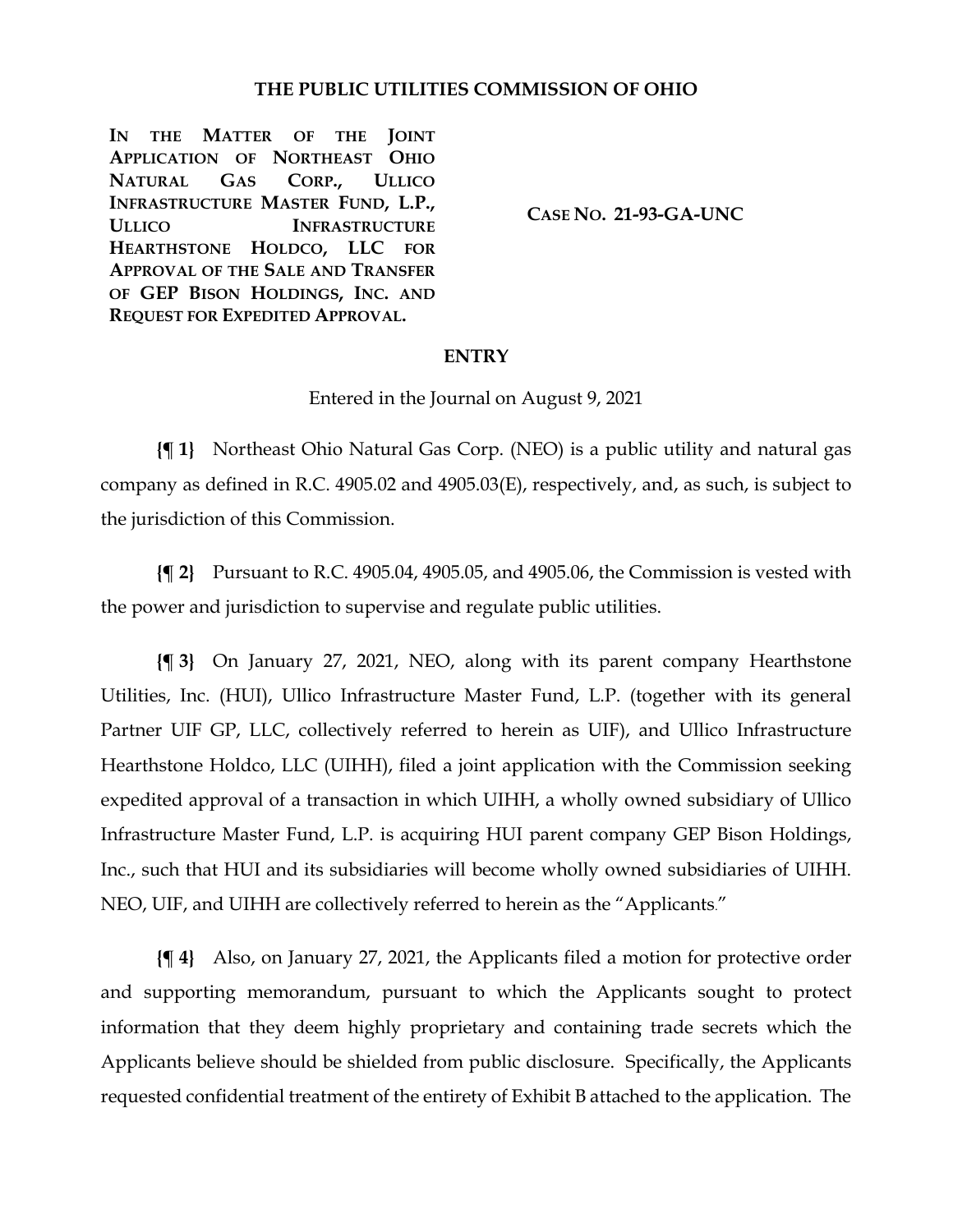Applicants argued that this exhibit, which is the Stock Purchase and Sale Agreement (Agreement) between the parties, discloses the negotiated financial terms of the transaction and that public disclosure of this information could hamper the closing of the transaction and place the Applicants at a disadvantage if any future negotiations are required.

**{¶ 5}** No memoranda contra the motion for protective order were filed.

**{¶ 6}** As part of an Entry issued on July 29, 2021, the attorney examiner agreed with the Applicants that price and quantity terms in negotiated contracts constitute trade secrets which are entitled to protective treatment. The attorney examiner also determined, however, that not all provisions in the Agreement constitute trade secret information. The attorney examiner, therefore, directed the Applicants to file on this docket a copy of the Agreement that contains redactions tailored to shield sensitive price and quantity terms, as well as confidential business information that could jeopardize negotiations, within seven business days.

**{¶ 7}** On August 3, 2021, the Applicants filed a redacted copy of the Agreement in compliance with the directive in the July 29, 2021 Entry.

**{¶ 8}** R.C. 4905.07 provides that all facts and information in the possession of the Commission shall be public, except as provided in R.C. 149.43, and as consistent with the purposes of Title 49 of the Revised Code. R.C. 149.43 specifies that the term "public records" excludes information that, under state or federal law, may not be released. The Ohio Supreme Court has clarified that the "state or federal law" exemption is intended to cover trade secrets. *State ex rel. Besser v. Ohio State*, 89 Ohio St.3d 396, 399, 732 N.E.2d 373 (2000).

**{¶ 9}** Similarly, Ohio Adm.Code 4901-1-24 allows the attorney examiner to issue an order to protect the confidentiality of information contained in a filed document, "to the extent that state or federal law prohibits release of the information, including where the information is deemed \* \* \* to constitute a trade secret under Ohio law, and where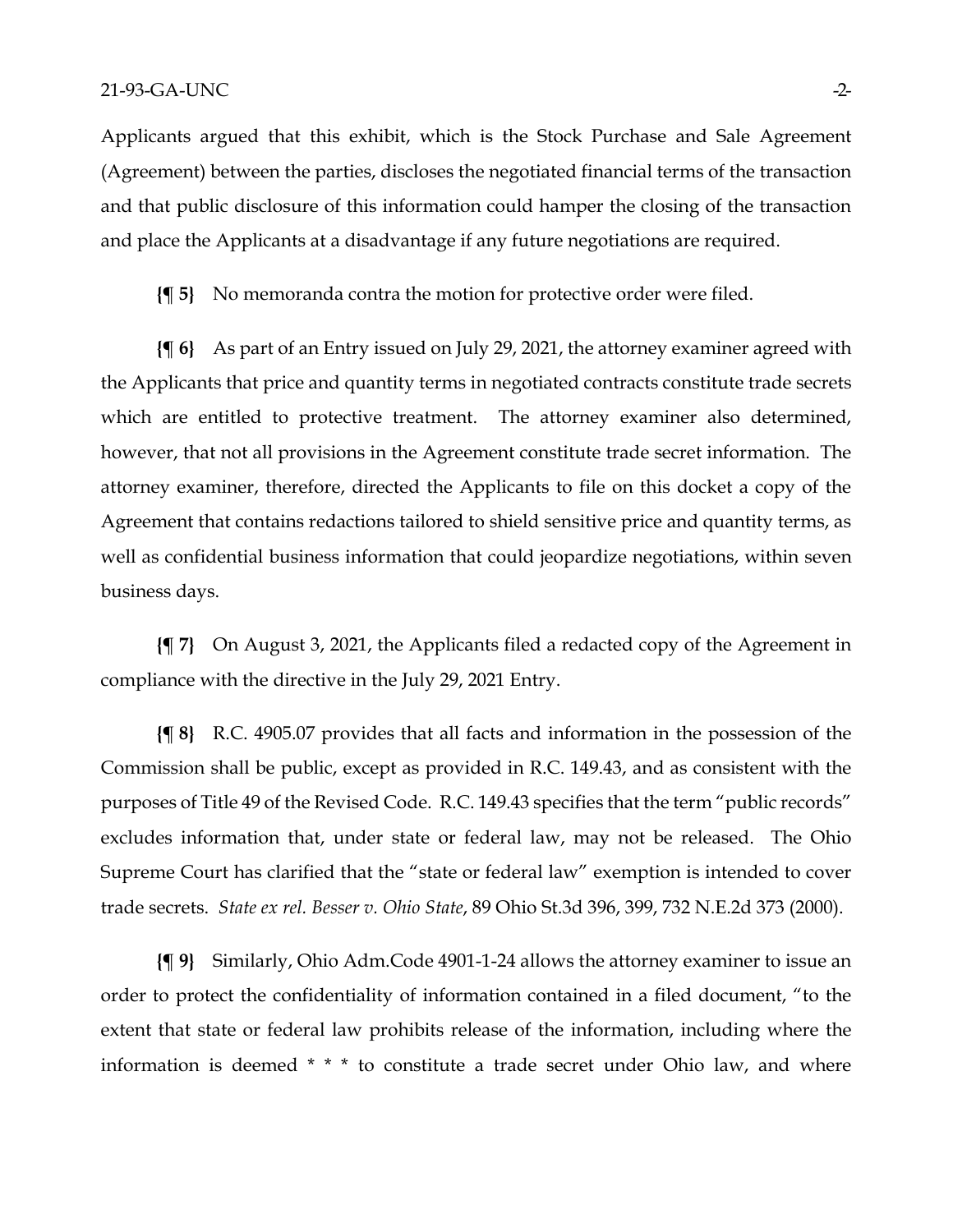nondisclosure of the information is not inconsistent with the purposes of Title 49 of the Revised Code."

**{¶ 10}** Ohio law defines a trade secret as "information \* \* \* that satisfies both of the following: (1) It derives independent economic value, actual or potential, from not being generally known to, and not being readily ascertainable by proper means by, other persons who can obtain economic value from its disclosure or use. (2) It is the subject of efforts that are reasonable under the circumstances to maintain its secrecy." R.C. 1333.61(D).

**{¶ 11}** The attorney examiner has reviewed the redacted Agreement filed by the Applicants on August 3, 2021, as well as the assertions set forth in the Applicants' motion for protective order and memorandum in support, and finds that the motion for protective order should be granted. Based upon the newly filed copy of the Agreement, the Applicants have more specifically tailored the protection of sensitive price information and negotiated terms, while making public those terms of the Agreement that do not contain trade secrets. The attorney examiner finds the information redacted in the August 3, 2021 filing constitutes trade secret information and its release, therefore, is prohibited under state law. The attorney examiner also finds that nondisclosure of this information is not inconsistent with the purposes of Title 49 of the Revised Code.

**{¶ 12}** Ohio Adm.Code 4901-1-24(F) provides that, unless otherwise ordered, protective orders issued pursuant to Ohio Adm.Code 4901-1-24(D) automatically expire after 24 months. Therefore, confidential treatment shall be afforded for a period ending 24 months from the date of this Entry. Until that date, the Commission's docketing division should maintain, under seal, the information filed confidentially by the Applicants on January 27, 2021, and August 3, 2021.

**{¶ 13}** Ohio Adm.Code 4901-1-24(F) requires a party wishing to extend a protective order to file an appropriate motion at least 45 days in advance of the expiration date. If the Applicants wish to extend this confidential treatment, they should file an appropriate motion at least 45 days in advance of the expiration date. If no such motion to extend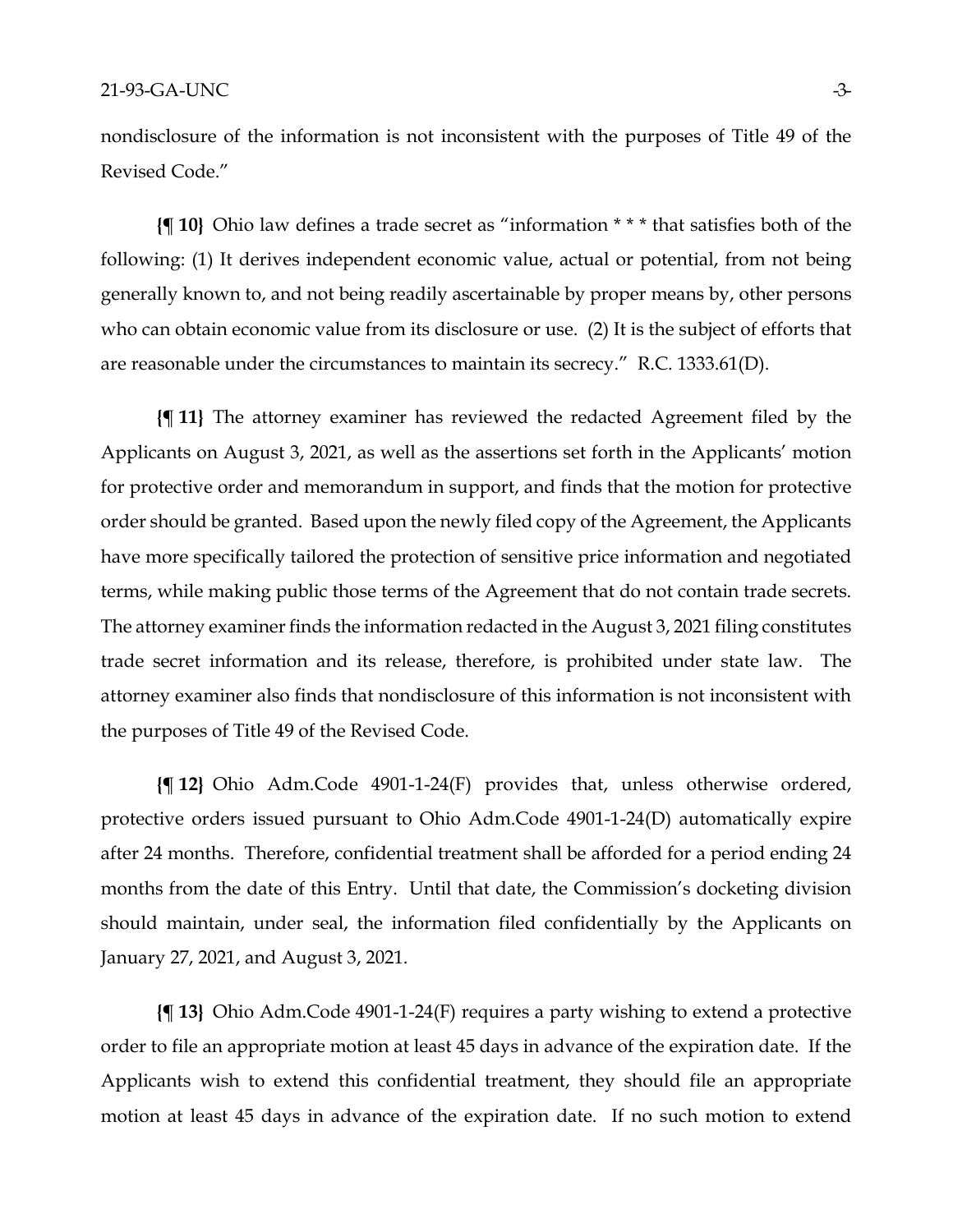#### 21-93-GA-UNC 4-

confidential treatment is filed, the Commission may release this information without prior notice to the Applicants.

**{¶ 14}** It is, therefore,

**{¶ 15}** ORDERED, That the motion for protective order filed by the Applicants on January 27, 2021, be granted in accordance with Paragraph 11. It is, further,

**{¶ 16}** ORDERED, That the Commission's docketing division maintain, under seal, the information filed confidentially by the Applicants on January 27, 2021, and August 3, 2021, for a period ending 24 months from the date of this Entry, in accordance with Paragraph 12. It is, further,

**{¶ 17}** ORDERED, That a copy of this Entry be served upon all parties of record.

#### THE PUBLIC UTILITIES COMMISSION OF OHIO

*/s/David M. Hicks*

By: David M. Hicks Attorney Examiner

JRJ/kck